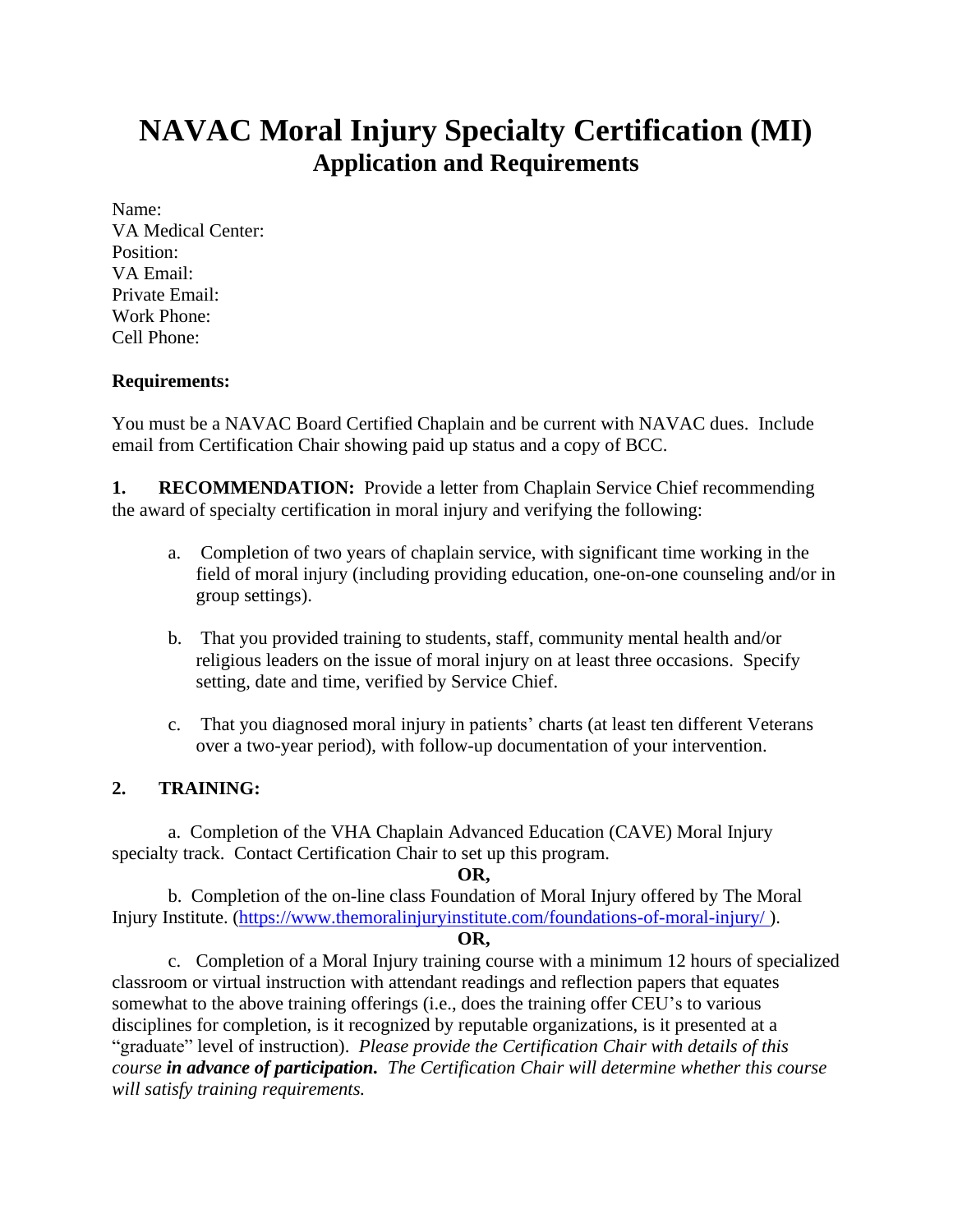**3. READING:** Document reading 20 selections from the *recommended list* (to include at least eight books and six journal articles or research papers), with a one-page critique of each selected item. (Suggestions: how was this helpful, how it advanced your understanding of moral injury, what aspects of the author's definition or working assumption of moral injury align with your own and what aspects do not, etc.) Total reading should be *not less than 2,500 pages* from suggested list, with one third of the reading published in the last five years. Required reading from assignments in the TRAINING track above (2) apply to the 2,500-page minimum.

**4. WRITING:** Produce an original paper (15 to 20 pages double-spaced, 12-point font, Times New Roman) which includes the following sections:

- a. What is moral injury? Share various working definitions in the field (with appropriate attribution). Discuss how they are similar and different. Detail your own definition and why you hold it. Discuss how moral injury is similar to and different from PTSD.
- b. What do mental health providers and chaplains each bring to moral injury diagnosis and treatment? Note similarities and differences in approach and provision of care.
- c. Detail your working theology surrounding moral injury and its treatment. How do you address the subject with Veterans?
- d. Describe your history of working with Veterans who suffer from moral injury over a twoyear period. Provide copies of original materials, or reference printed materials used and their effectiveness.
- e. Provide specific examples of how you worked collegially with mental health providers in addressing moral injury in your setting.
- f. Detail at least four case studies of Veterans with moral injury and how you helped them with moral repair work. Ensure you include Veterans representing diversity in combat era, gender, age, and ethnicity. Include at least one "victimhood" and one "betrayal" case.

**5. PRESENTATION:** Submit a professionally composed PowerPoint presentation you prepared and presented on the subject of moral injury. The audience may be a group of chaplains/clergy, mental health providers, and/or patients.

**6. FACILITATION:** Facilitate at least two moral injury treatment groups; document participation and results. In a reflection paper, in detail, write on each group's process, your leadership, collaboration with mental health professionals, use of materials, learning that is sharpening your skills as a provider, and outcomes for participants.

**7. CURRENT RESUME:** (2 to 4 pages).